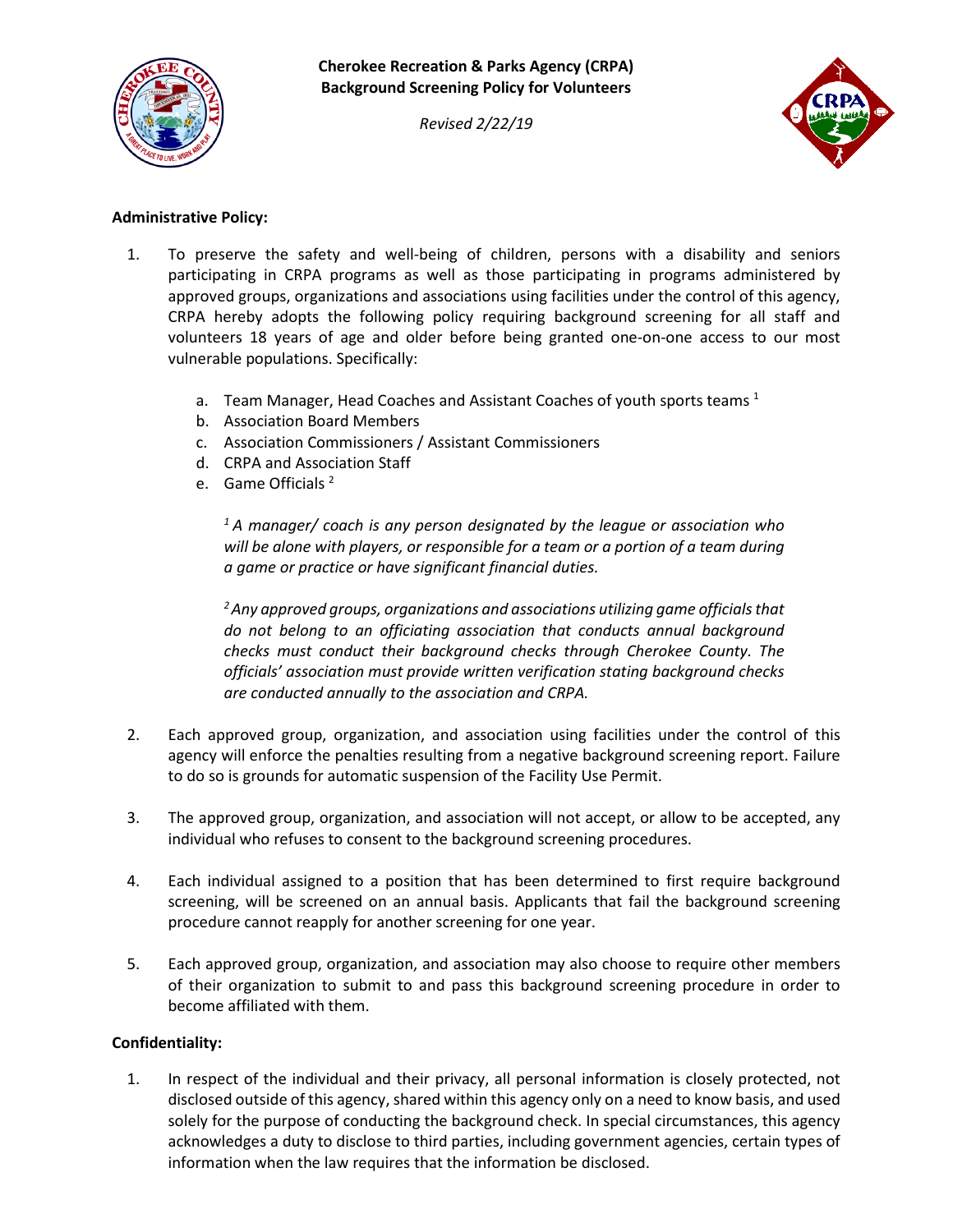## **Appeals:**

- 1. In the event the applicant feels a mistake has been reported in their criminal background check, it will be the applicant's responsibility to protest directly with the approved Background Screening Provider any finding that they wish to dispute. CRPA shall not have any input or oversight into any disputed matter between the applicant and the approved Background Screening Provider.
- 2. CRPA and its' employees are not responsible for errors or omissions that may be reported on background check profiles. Further, CRPA will not "re-try" the case previously heard and resolved in a court of law and now a part of the individual's permanent criminal record.
- 3. If there is an indisputable disqualifying offense included by the approved Background Screening Provider on the individual's record, the disqualification will stand without further appeal.
- 4. Each approved group, organization, and association is required by this policy to accept the findings of CRPA approved Background Screening Provider and enforce the disqualification.

### **Non-Waiver:**

1. Nothing in this policy shall be construed as a waiver or limitation of the discretion of CRPA or any approved group, organization and association to disqualify an applicant for a position when, in their sole opinion, it is in the best interests of CRPA or the approved group, organization and association or its program participants.

#### **Penalty:**

1. Failure of an approved group, organization, and association to request background screening or enforce disqualification is cause for CRPA to impose penalties. The minimum penalty shall be suspension of the Facility Use Permit until background screening and enforcement requirements are met. Additional measures may include financial penalties and/or extended suspensions against disqualified individuals and/or the group, organization or association.

### **Criteria for Exclusion:**

1. A person shall be disqualified and prohibited from serving in one of the above positions if the person has been found guilty of the following crimes:

> *Guilty means that a person was found guilty following a trial, entered a guilty plea, entered a no contest plea accompanied by a court finding of guilty, regardless of whether there was an adjudication of guilt (conviction) or a withholding of guilt, including reportable deferred adjudications that result in completion/closure as a non-conviction or dismissal.*

- a. Applicants will be disqualified with a **lifetime ban** from the above positions if they are guilty of the following:
	- i. A violent felony, or
	- ii. Any sexual felony offenses.

*Examples include but are not limited to: child molestation, rape, sexual assault, sexual battery, sodomy, prostitution, solicitation, murder, manslaughter, aggravated assault, kidnapping, robbery, aggravated Burglary, etc.*

iii. Registered sexual offenders.